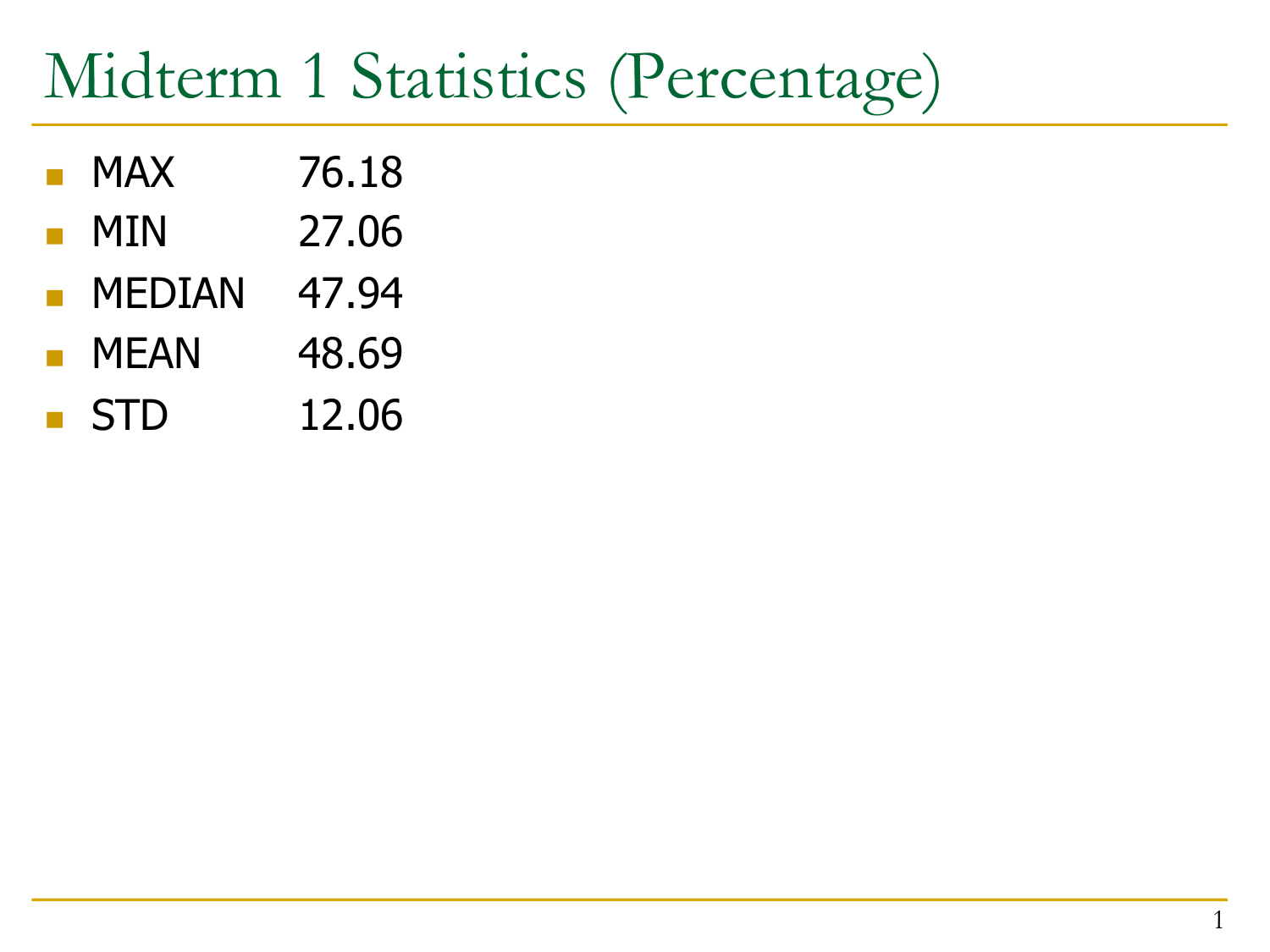## Midterm 1 Grade Distribution (Percentage)

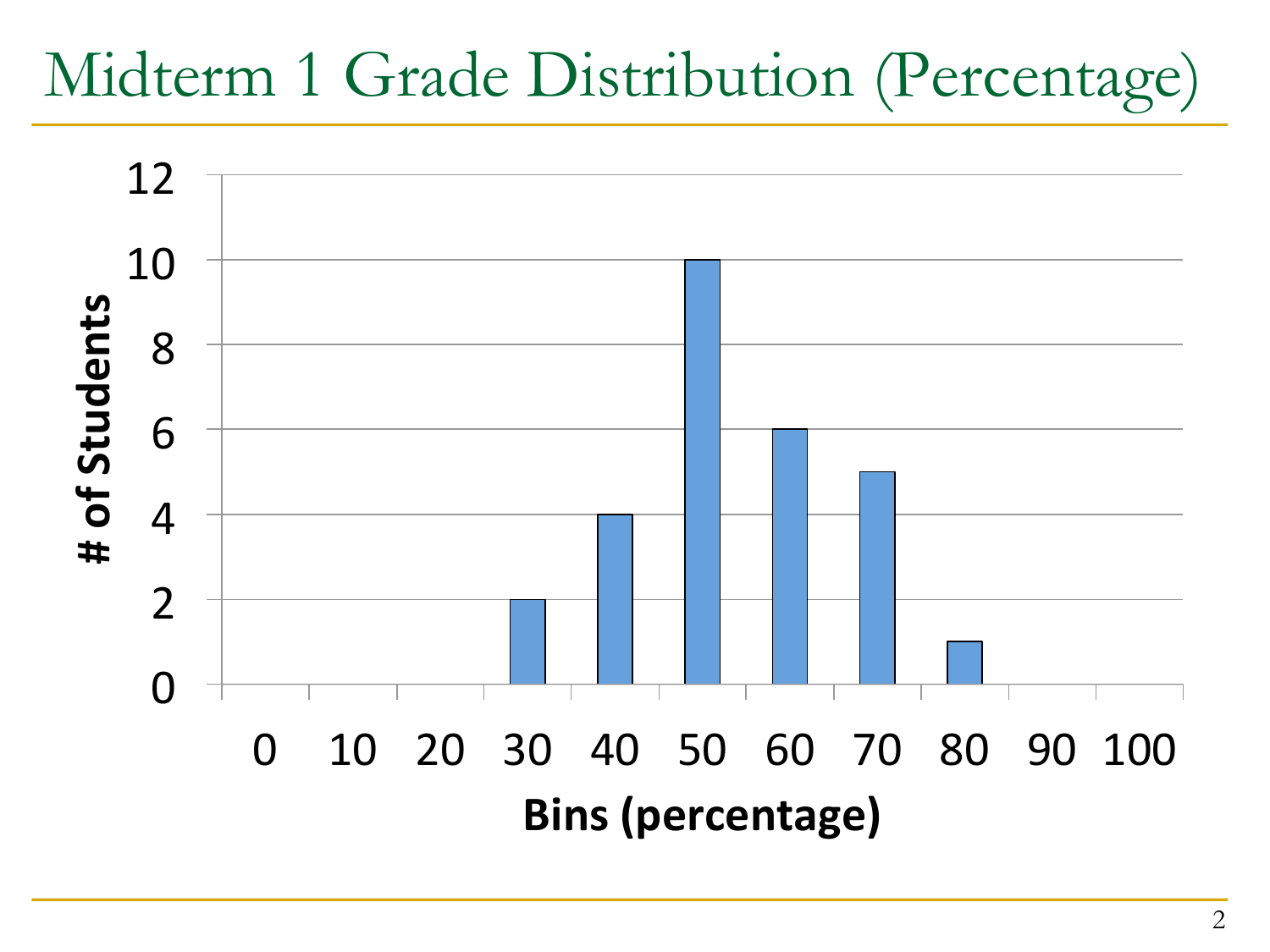## Midterm 1 Grade Distribution (Points)

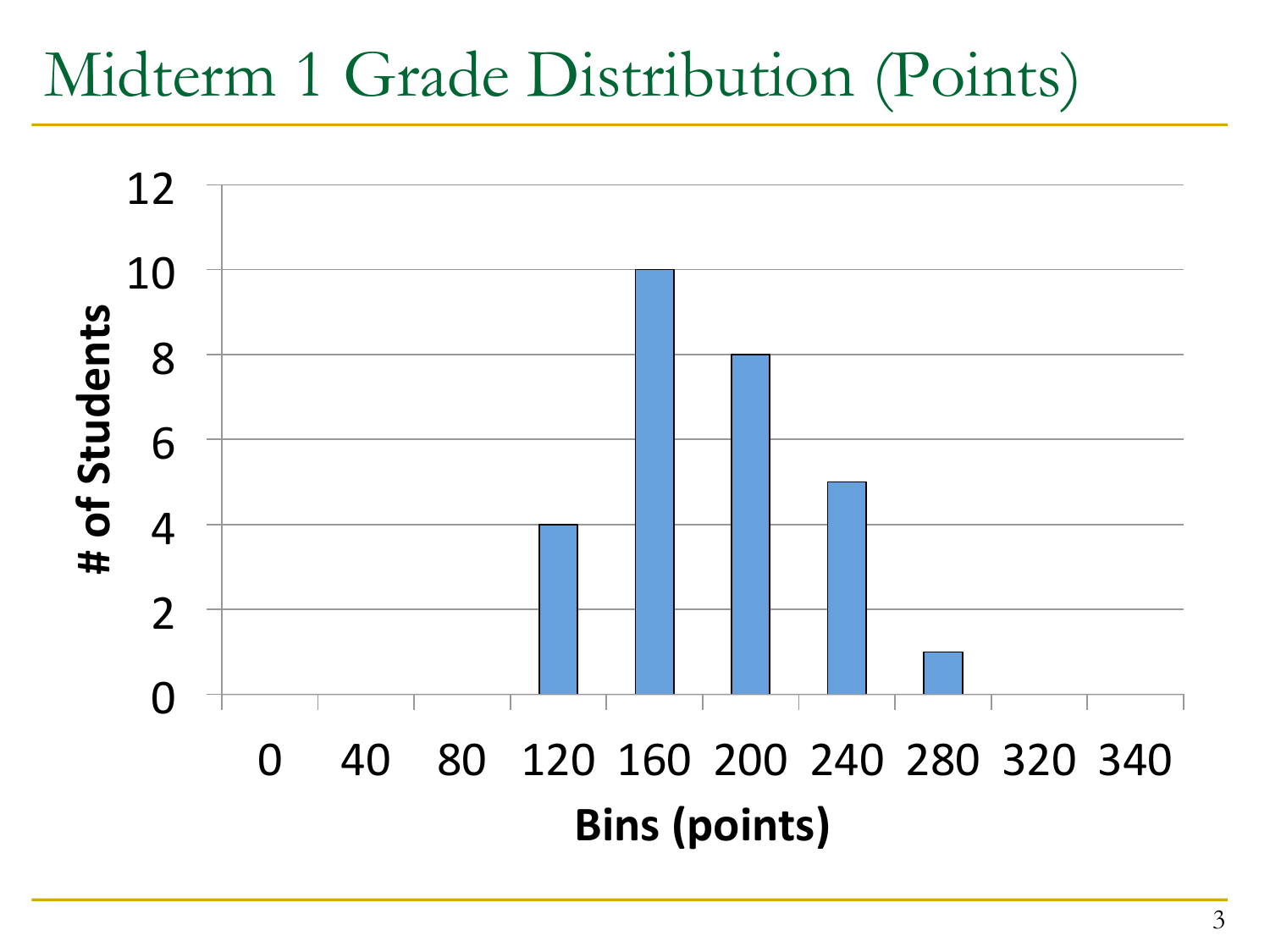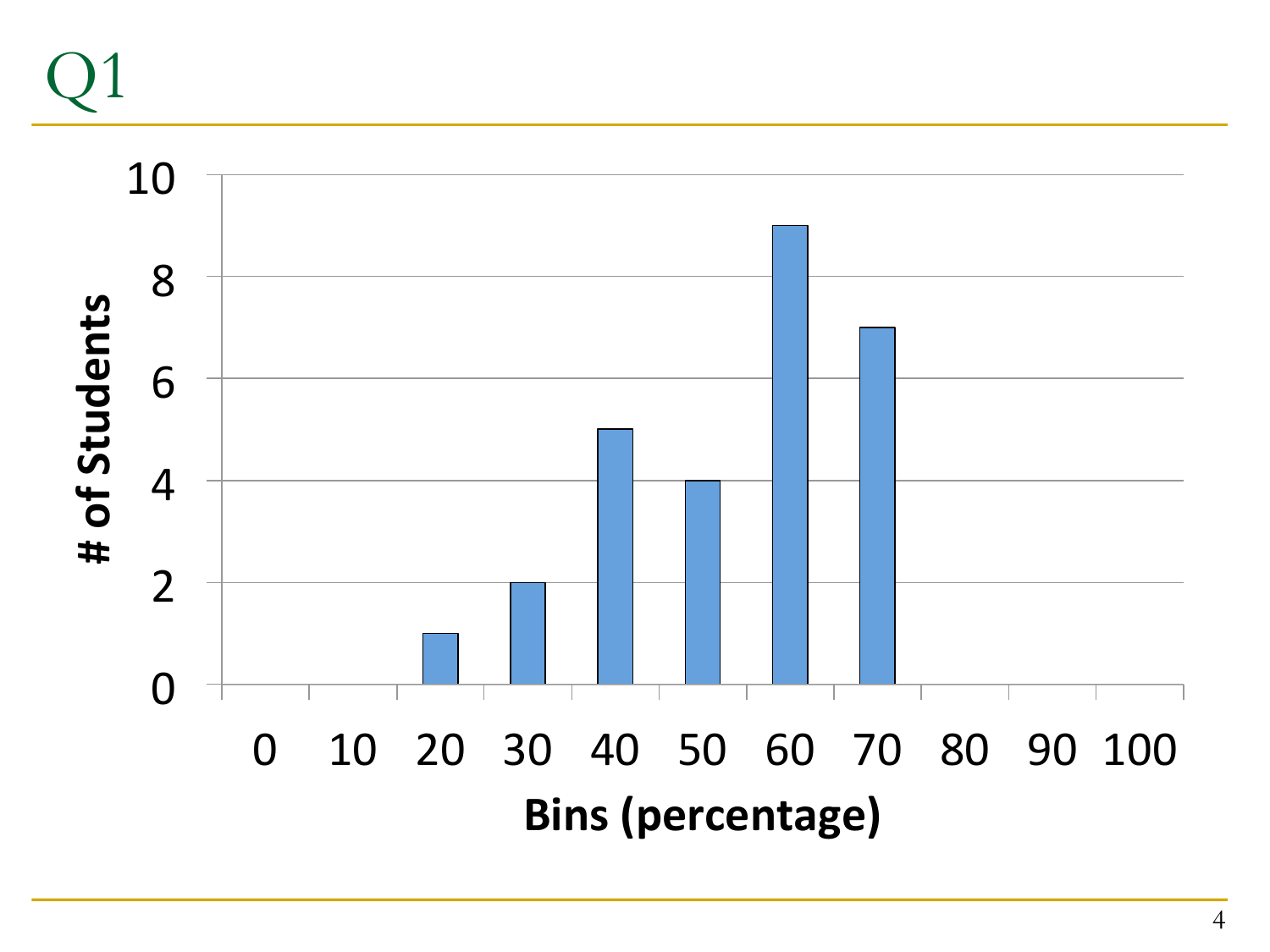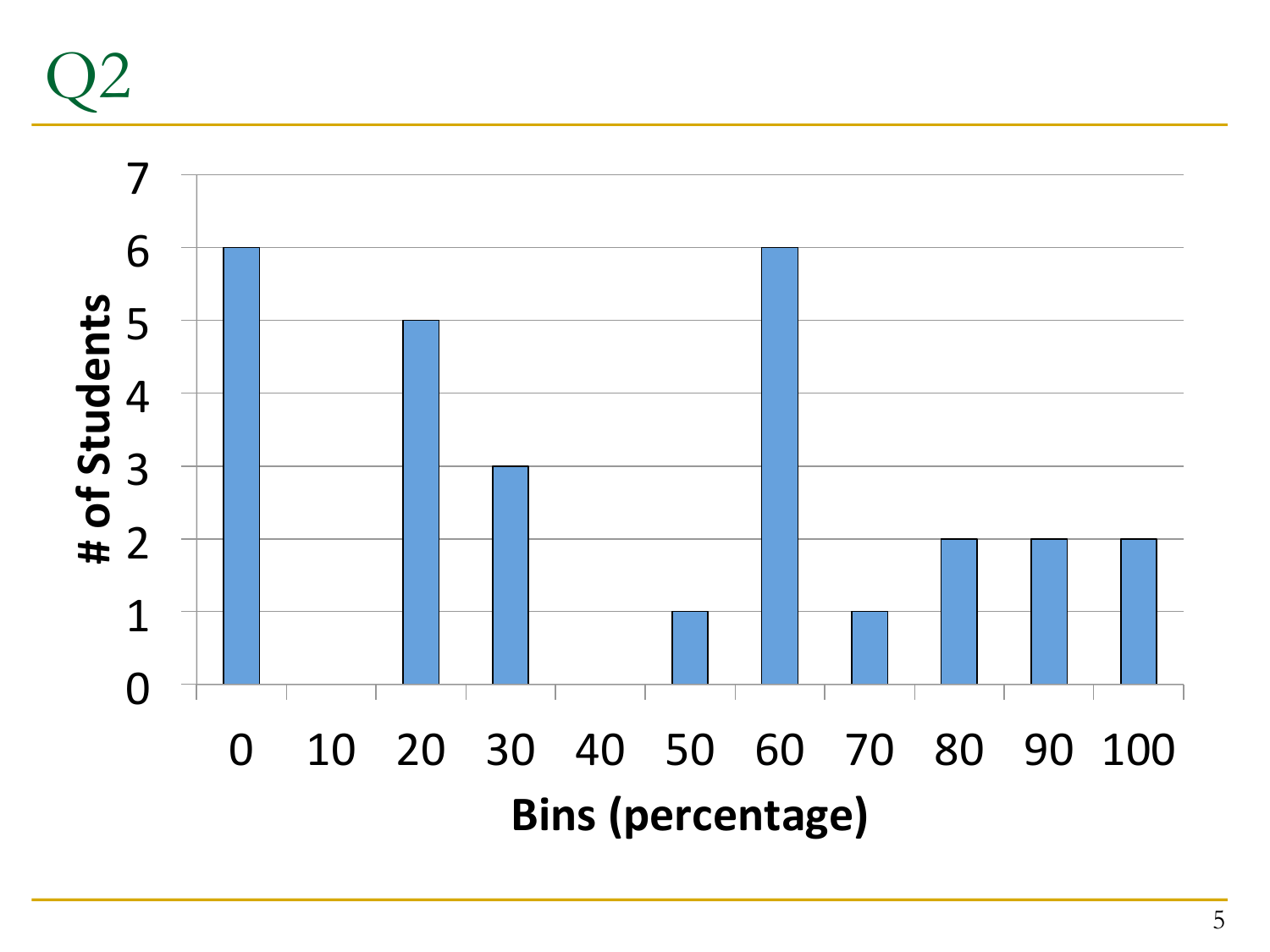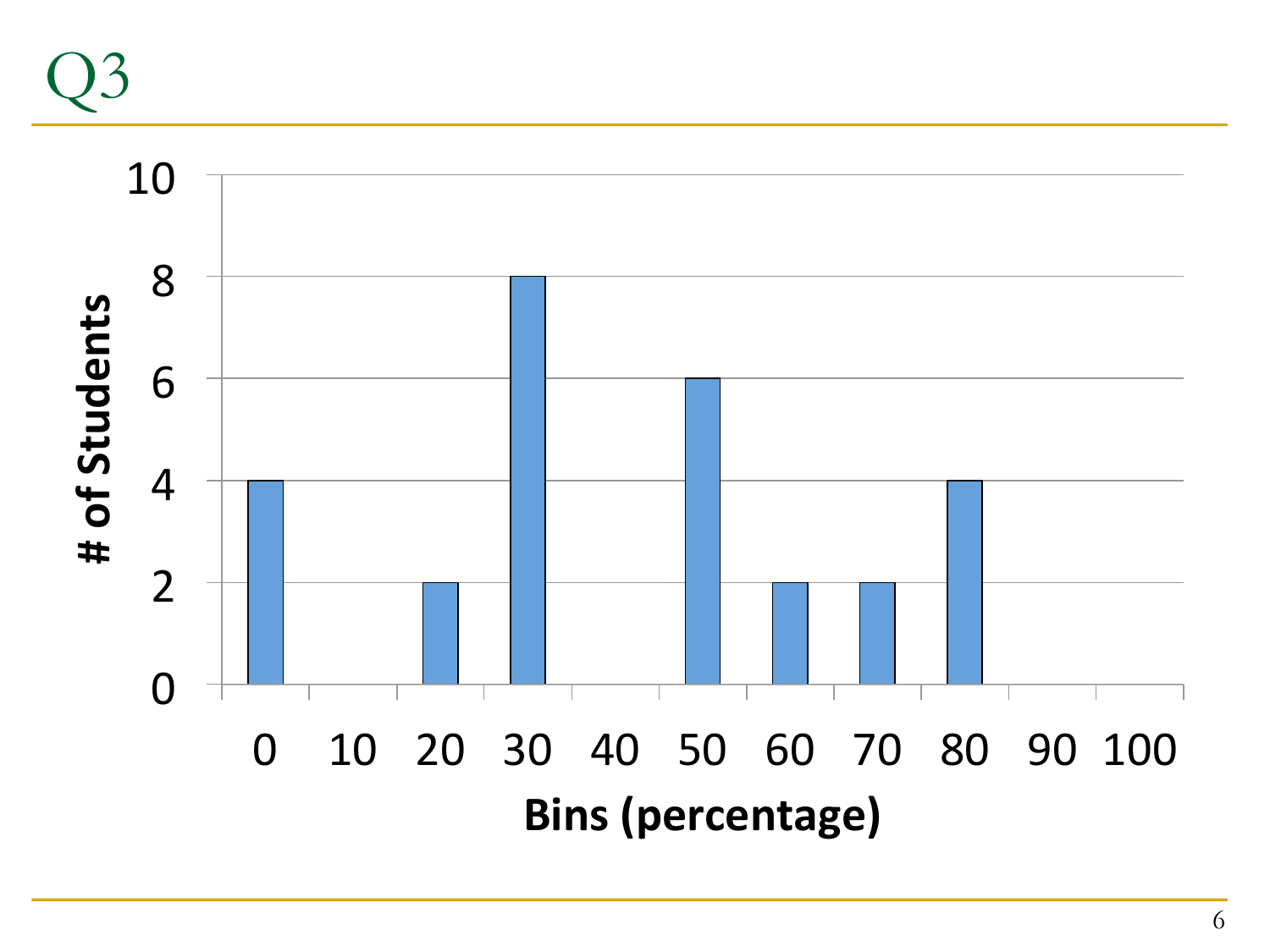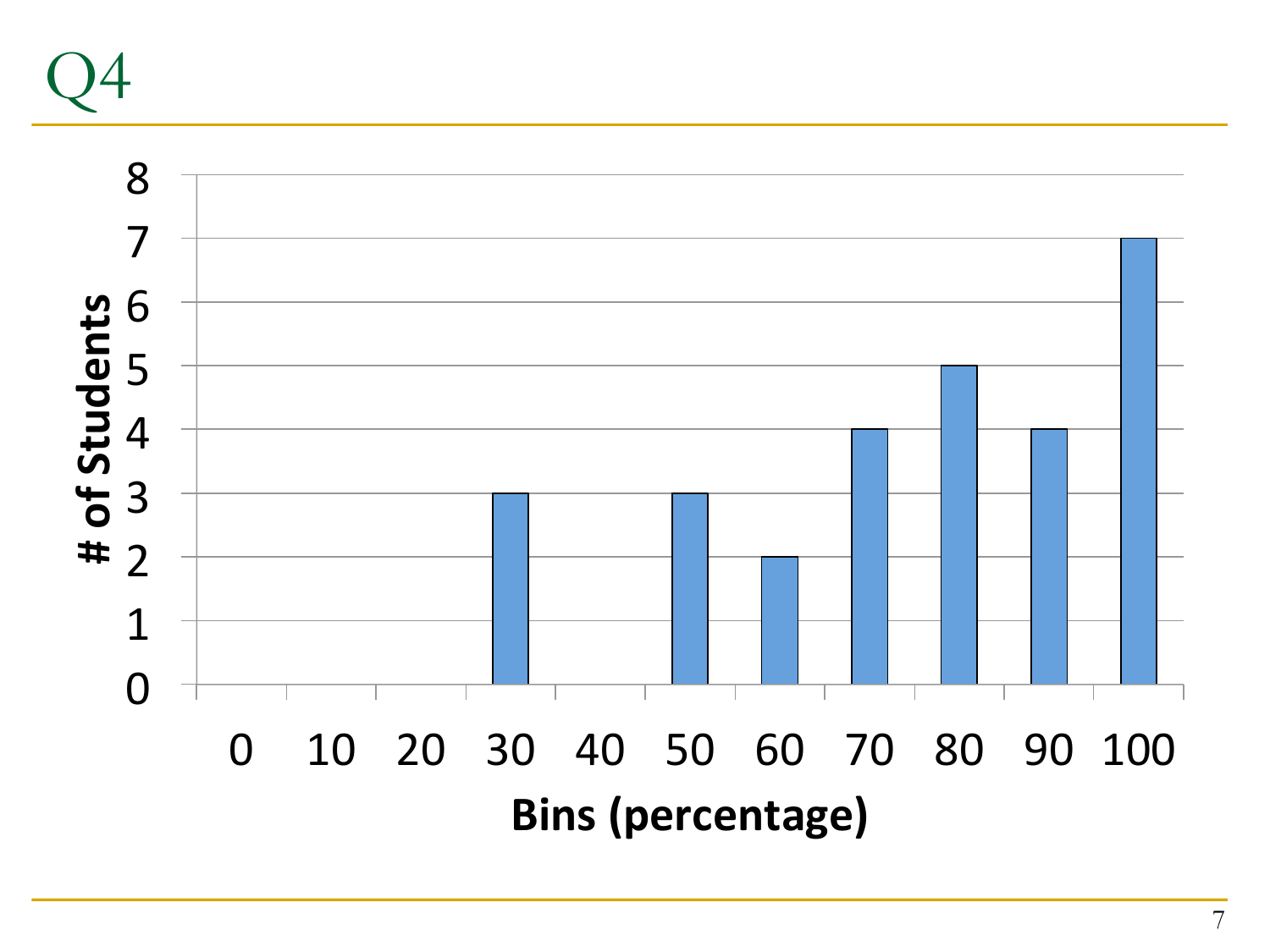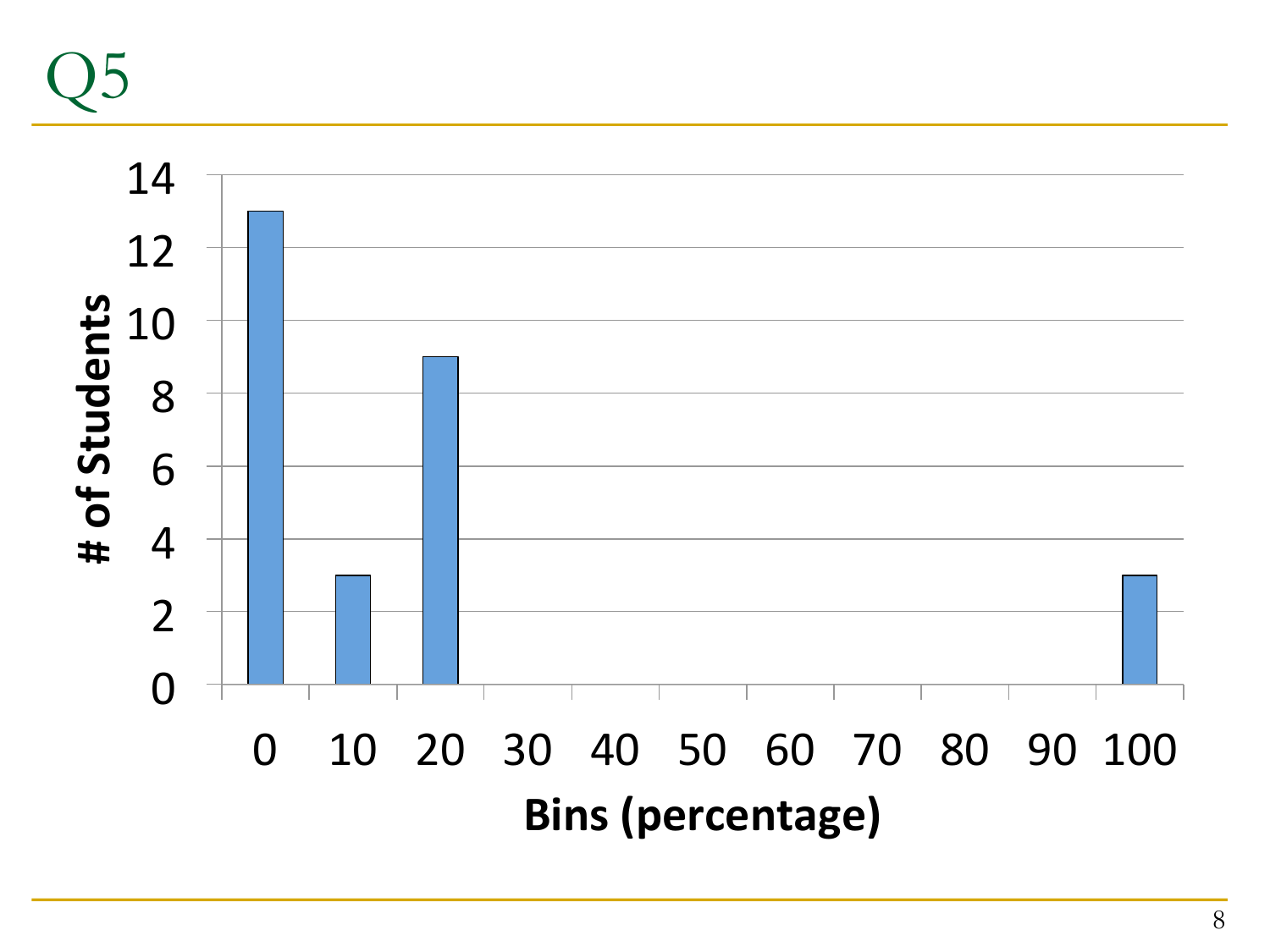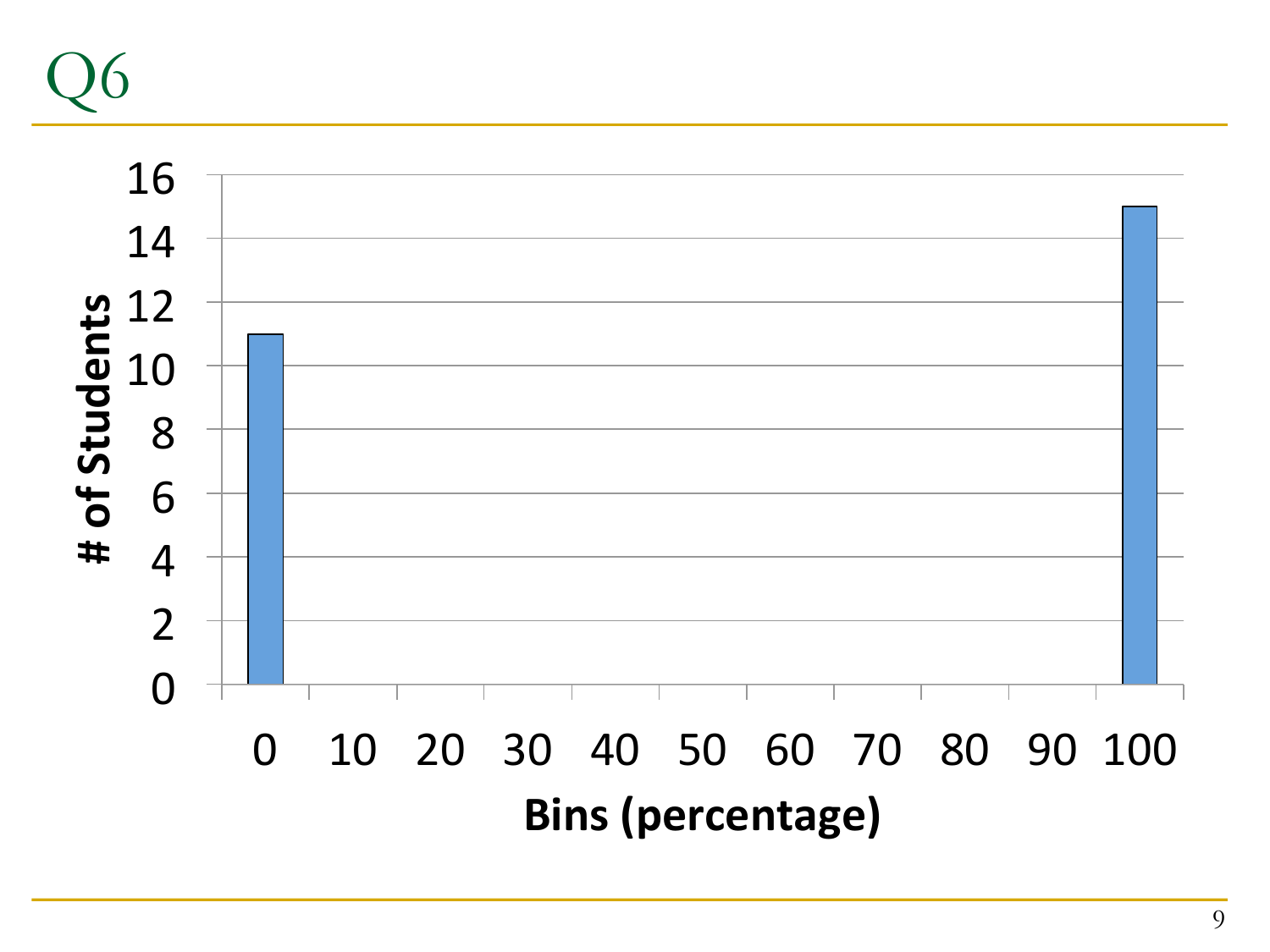